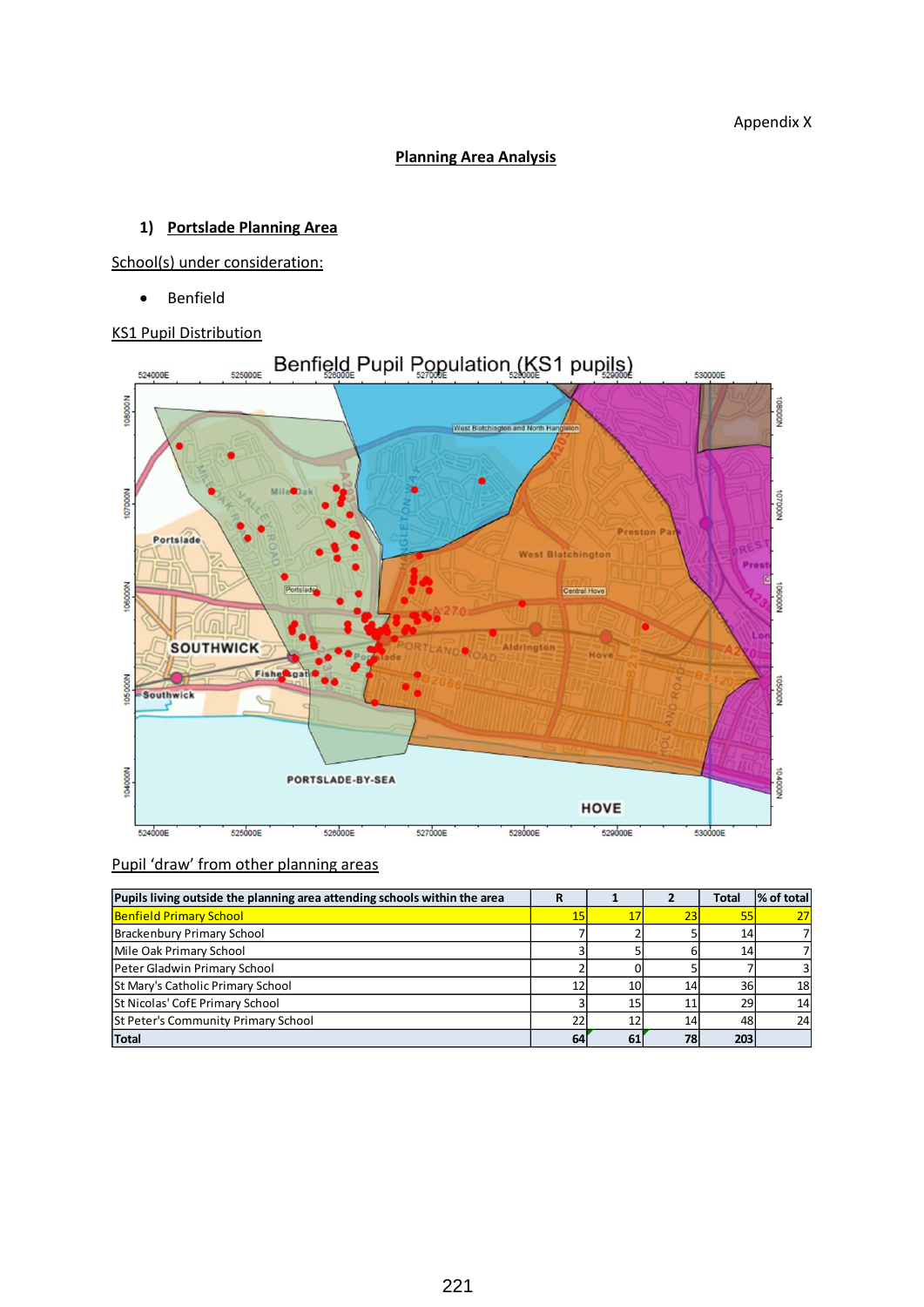| data from January 2020 school census                                       | <b>Year Group</b> |    |                |              |            |
|----------------------------------------------------------------------------|-------------------|----|----------------|--------------|------------|
| Pupils living in planning area and attending schools outside planning area | R                 |    | $\overline{2}$ | <b>Total</b> | % of total |
| Aldrington CofE Primary School                                             |                   |    |                | 11           | 8          |
| Bilingual Primary School - Brighton & Hove                                 |                   |    | 14             | 26           | 18         |
| <b>Brunswick Primary School</b>                                            |                   |    |                |              |            |
| City Academy Whitehawk                                                     |                   |    |                |              |            |
| Coldean Primary School                                                     |                   |    |                |              |            |
| Cottesmore St Mary's Catholic Primary School                               |                   | 6  |                | 13           | 9          |
| <b>Downs Infant School</b>                                                 |                   |    |                |              |            |
| <b>Goldstone Primary School</b>                                            |                   |    |                | 13           | 9          |
| <b>Hangleton Primary School</b>                                            |                   | 17 |                | 33           | 23         |
| <b>Hill Park School</b>                                                    |                   | 6  |                | 12           | 8          |
| Middle Street Primary School                                               |                   |    |                |              |            |
| St Andrew's CofE (Aided) Primary School                                    |                   | р  |                |              |            |
| St Bernadette's Catholic Primary School                                    |                   |    |                |              |            |
| <b>St Mary Magdalen Catholic Primary School</b>                            |                   |    |                |              |            |
| <b>Stanford Infant School</b>                                              |                   |    |                |              |            |
| <b>West Blatchington Primary and Nursery School</b>                        |                   |    |                |              |            |
| <b>West Hove Infant School</b>                                             |                   |    |                | 16           | 11         |
| Total                                                                      | 45                | 50 | 48             | 143          |            |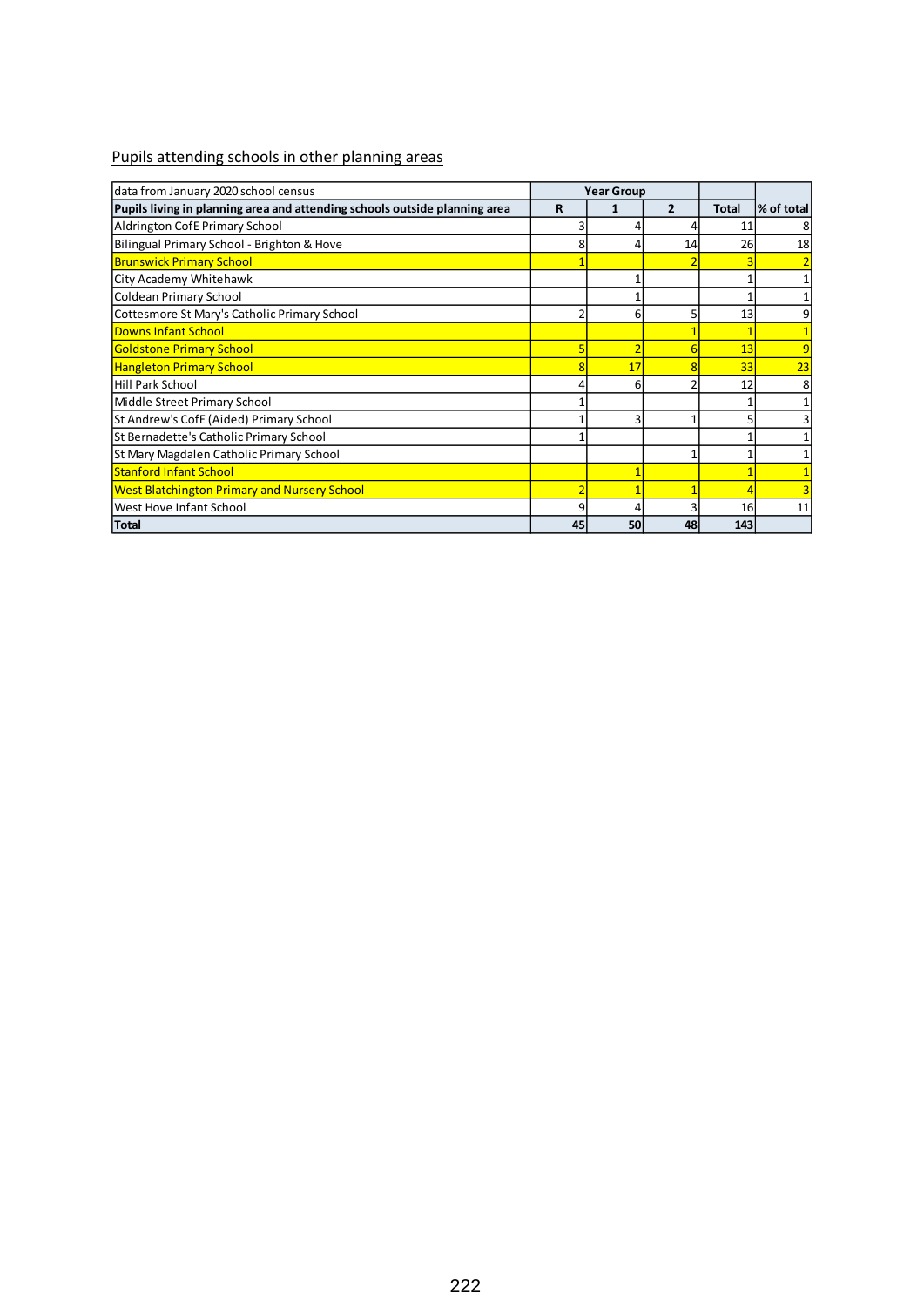# **2) Central Hove Planning Area**

School(s) under consideration:

- Brunswick
- Goldstone

# KS1 Pupil Distribution



| Pupils living outside the planning area attending schools within the area | R   |     |     | <b>Total</b> | <b>Total</b> |
|---------------------------------------------------------------------------|-----|-----|-----|--------------|--------------|
| Aldrington CofE Primary School                                            | 14  | 11  | 18  | 43           | 11           |
| Bilingual Primary School - Brighton & Hove                                | 28  | 22  | 38  | 88           | 23           |
| <b>Brunswick Primary School</b>                                           | 23  | 24  | 21  | 68           | 18           |
| Cottesmore St Mary's Catholic Primary School                              | 20  | 19  | 24  | 63           | 16           |
| <b>Goldstone Primary School</b>                                           | 20  | 25  | 25  | 70           | <b>18</b>    |
| St Andrew's CofE (Aided) Primary School                                   | 4   |     | 6   | 17           |              |
| West Hove Infant School                                                   | 18  | 10  | 10  | 38           | 10           |
| <b>Grand Total</b>                                                        | 127 | 118 | 142 | 387          |              |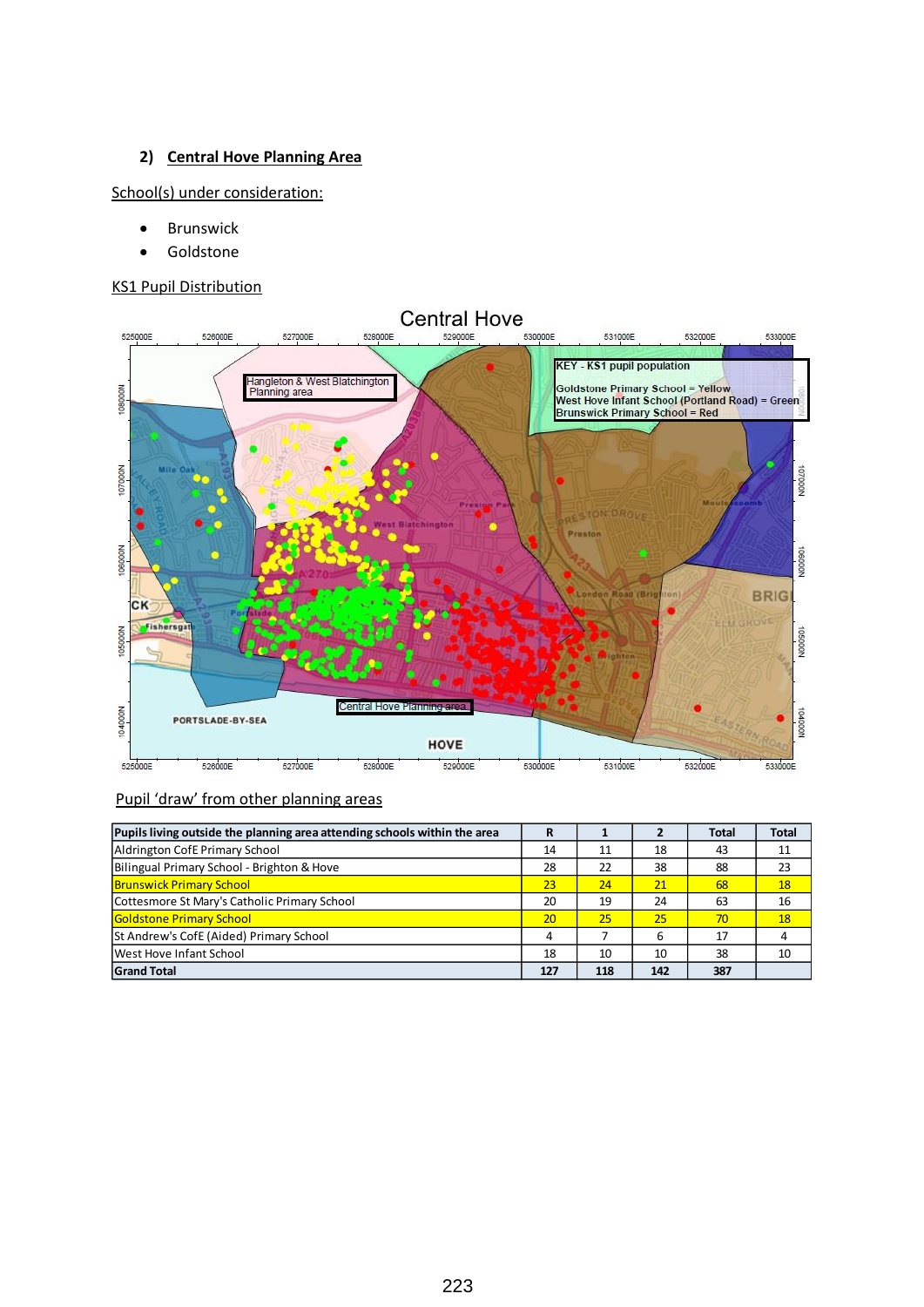| data from January 2020 school census                                       |                | <b>Year Group</b> |                |                |                |
|----------------------------------------------------------------------------|----------------|-------------------|----------------|----------------|----------------|
| Pupils living in planning area and attending schools outside planning area | $\mathbf R$    | 1                 | $\overline{2}$ | <b>Total</b>   | % of total     |
| <b>Balfour Primary School</b>                                              |                | $\overline{1}$    |                | $\mathbf{1}$   | $\Omega$       |
| <b>Benfield Primary School</b>                                             | 12             | 13                | 20             | 45             | 16             |
| <b>Brackenbury Primary School</b>                                          | 4              |                   | 2              | 6              | 2              |
| Carden Nursery and Primary School                                          | $\mathbf{1}$   | 1                 | 1              | 3              | 1              |
| Coldean Primary School                                                     |                |                   | 1              | $\mathbf{1}$   | 0              |
| <b>Downs Infant School</b>                                                 |                | $\overline{2}$    |                | $\overline{2}$ | $\mathbf{1}$   |
| <b>Fairlight Primary School</b>                                            | 3              | $\mathbf{1}$      |                | 4              | 1              |
| Hangleton Primary School                                                   | $\overline{7}$ | 15                | 17             | 39             | 14             |
| <b>Hill Park School</b>                                                    | 5              | $\overline{2}$    | $\mathbf{1}$   | 8              | 3              |
| Middle Street Primary School                                               | 3              | 2                 | 3              | 8              | 3              |
| Mile Oak Primary School                                                    |                | 1                 |                | $\mathbf{1}$   | $\Omega$       |
| <b>Moulsecoomb Primary School</b>                                          | $\mathbf{1}$   |                   |                | $\overline{1}$ | $\overline{0}$ |
| Our Lady of Lourdes RC School                                              |                | $\overline{2}$    |                | $\overline{2}$ | $\mathbf{1}$   |
| Peter Gladwin Primary School                                               |                |                   | $\mathbf{1}$   | $\mathbf{1}$   | $\Omega$       |
| St Bartholomew's CofE Primary School                                       | $\mathbf{1}$   |                   |                | $\mathbf{1}$   | $\Omega$       |
| St Bernadette's Catholic Primary School                                    |                | $\overline{2}$    |                | $\overline{2}$ | 1              |
| St John the Baptist Catholic Primary School                                | $\mathbf{1}$   |                   | 1              | $\overline{2}$ | 1              |
| St Mark's CofE Primary School                                              |                | $\overline{2}$    |                | $\overline{2}$ | $\mathbf{1}$   |
| St Martin's CofE Primary School                                            |                | 1                 |                | $\mathbf{1}$   | $\Omega$       |
| St Mary Magdalen Catholic Primary School                                   | 5              | 5                 | 8              | 18             | 6              |
| St Mary's Catholic Primary School                                          | 10             | $\overline{2}$    | 9              | 21             | 7              |
| St Nicolas' CofE Primary School                                            | $\mathbf{1}$   | 4                 | 7              | 12             | 4              |
| St Paul's CofE Primary School and Nursery                                  | $\overline{2}$ | 4                 | $\overline{2}$ | 8              | 3              |
| St Peter's Community Primary School                                        | 4              | 5                 | 3              | 12             | $\overline{4}$ |
| <b>Stanford Infant School</b>                                              | 22             | 21                | 15             | 58             | 20             |
| <b>West Blatchington Primary and Nursery School</b>                        | $\overline{4}$ | $\overline{2}$    | 5              | 11             | $\overline{4}$ |
| Westdene Primary School                                                    | 6              | 7                 | 3              | 16             | 6              |
| Woodingdean Primary School                                                 |                | 1                 |                | $\mathbf{1}$   | $\Omega$       |
| <b>Grand Total</b>                                                         | 92             | 96                | 99             | 287            |                |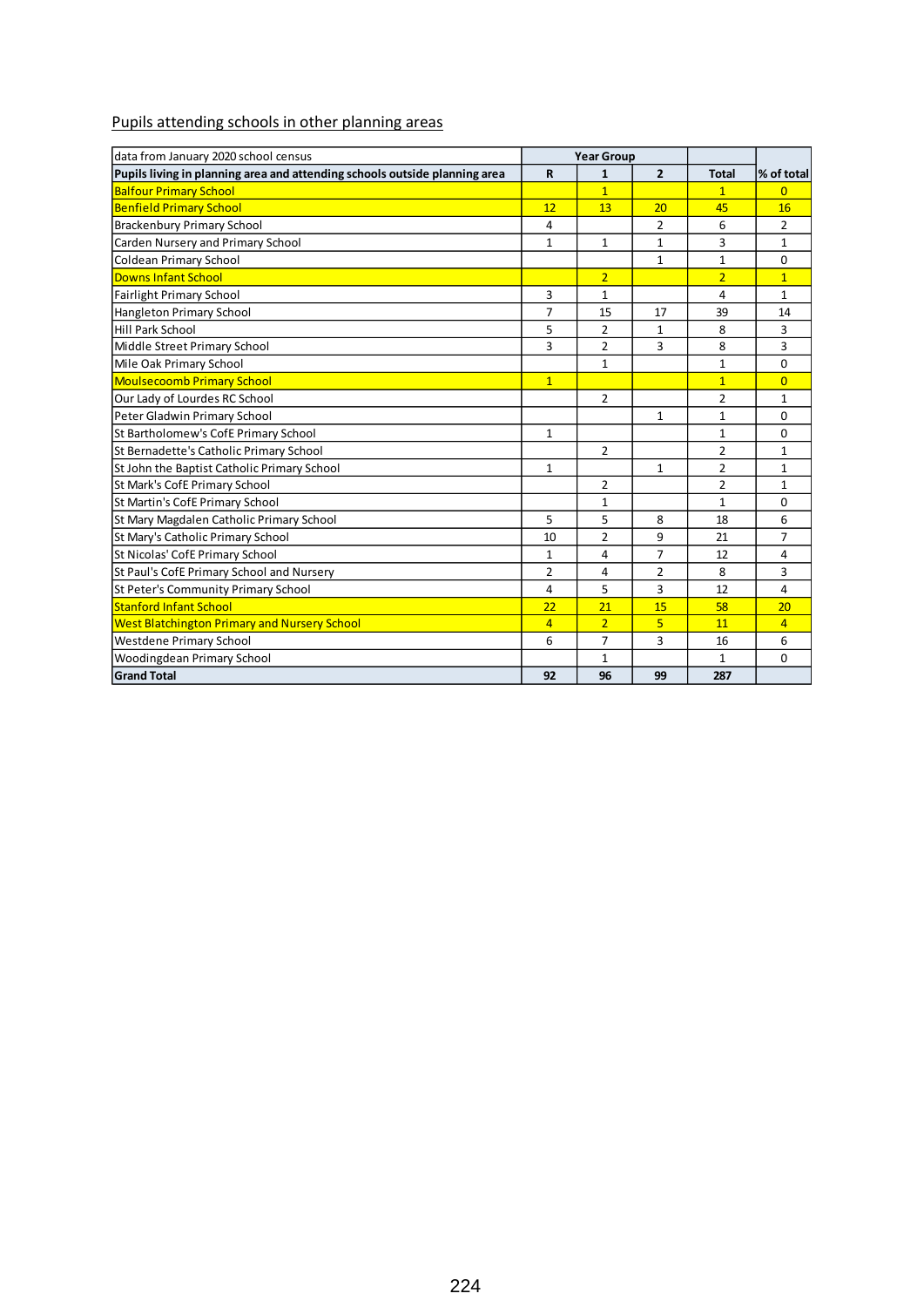#### **3) West Blatchington and North Hangleton**

School(s) under consideration:

• West Blatchington

#### KS1 Pupil Distribution



| Pupils living outside the planning area attending schools within the area |    |    |    | <b>Total</b> | % of total |
|---------------------------------------------------------------------------|----|----|----|--------------|------------|
| Hangleton Primary School                                                  | 16 | 38 | 24 | 78           | 76         |
| <b>West Blatchington Primary and Nursery School</b>                       |    |    | 10 | 25           | 24         |
| Total                                                                     |    | 46 | 34 | 103          |            |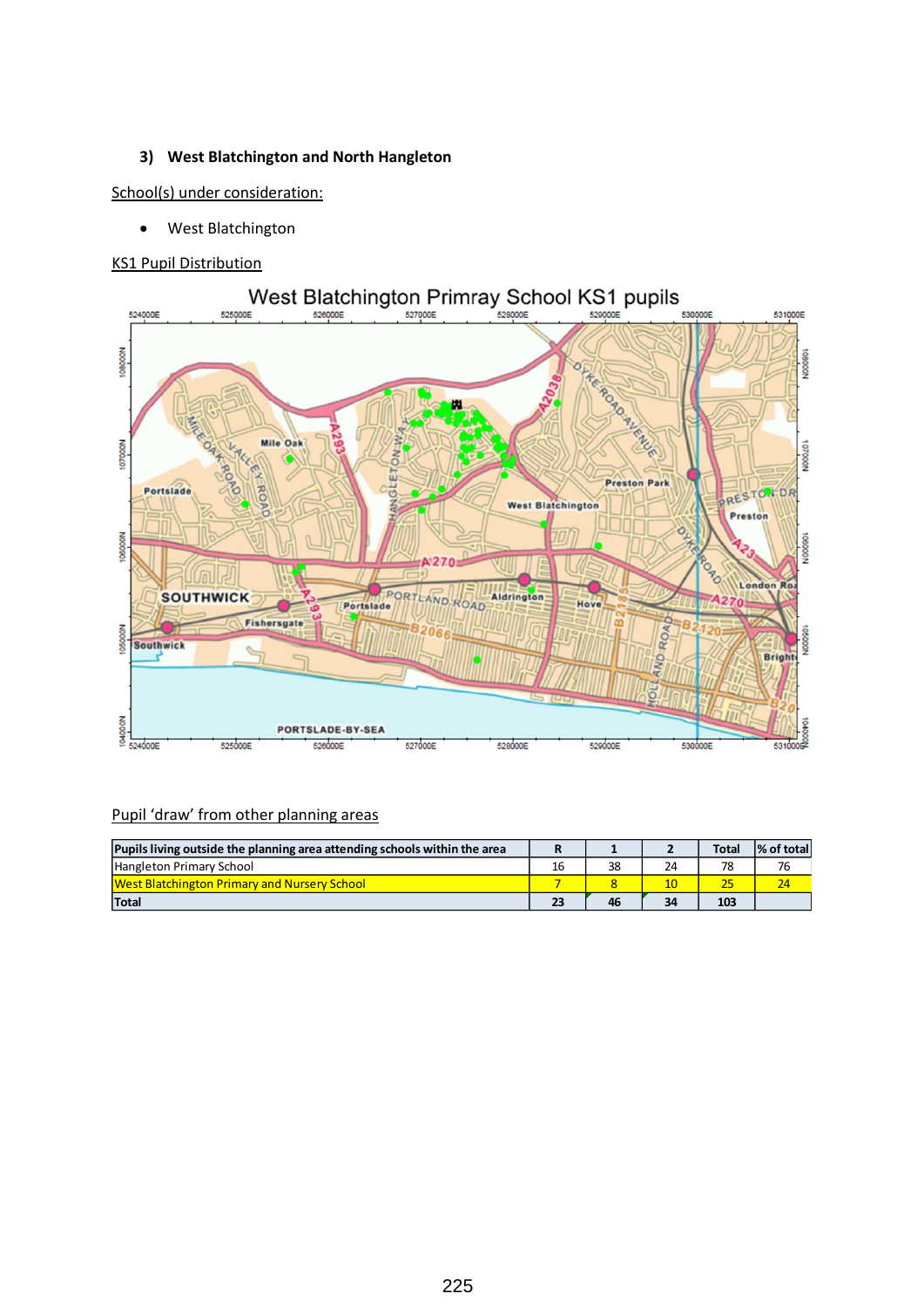| data from January 2020 school census                                       | <b>Year Group</b> |                |                |                |                |
|----------------------------------------------------------------------------|-------------------|----------------|----------------|----------------|----------------|
| Pupils living in planning area and attending schools outside planning area | $\mathbf R$       | 1              | $\overline{2}$ | <b>Total</b>   | % of total     |
| Aldrington CofE Primary School                                             | 10                | 8              | 13             | 31             | 20             |
| <b>Balfour Primary School</b>                                              |                   | $\overline{1}$ |                | $\overline{1}$ | $\mathbf{1}$   |
| <b>Benfield Primary School</b>                                             |                   | $\overline{1}$ | $\overline{1}$ | $\overline{2}$ | $\overline{1}$ |
| Bevendean Primary School                                                   | $\mathbf{1}$      |                |                | $\mathbf{1}$   | $\mathbf{1}$   |
| Bilingual Primary School - Brighton & Hove                                 | 4                 | 4              | $\mathbf{1}$   | 9              | 6              |
| <b>Brackenbury Primary School</b>                                          | 1                 | 1              | 1              | 3              | $\overline{2}$ |
| <b>Brunswick Primary School</b>                                            |                   | $\overline{2}$ |                | $\overline{2}$ | $\overline{1}$ |
| Carlton Hill Primary School                                                | $\mathbf{1}$      |                | $\mathbf{1}$   | $\overline{2}$ | $\mathbf{1}$   |
| Cottesmore St Mary's Catholic Primary School                               | 4                 | 3              | $\overline{2}$ | 9              | 6              |
| <b>Goldstone Primary School</b>                                            | 14                | 23             | 18             | 55             | 35             |
| <b>Hill Park School</b>                                                    |                   | $\overline{2}$ | $\overline{2}$ | 4              | 3              |
| Mile Oak Primary School                                                    |                   |                | 1              | $\mathbf{1}$   | $\mathbf{1}$   |
| Peter Gladwin Primary School                                               | 2                 |                |                | 2              | $\mathbf{1}$   |
| St Andrew's CofE (Aided) Primary School                                    | $\overline{2}$    | $\overline{2}$ | $\mathbf{1}$   | 5              | 3              |
| St Joseph's Catholic Primary School                                        |                   | 1              | 1              | $\overline{2}$ | $\mathbf{1}$   |
| St Mark's CofE Primary School                                              |                   | $\mathbf{1}$   |                | $\mathbf{1}$   | $\mathbf{1}$   |
| St Martin's CofE Primary School                                            |                   | $\mathbf{1}$   |                | $\mathbf{1}$   | $\mathbf{1}$   |
| St Mary Magdalen Catholic Primary School                                   |                   | 1              |                | 1              | 1              |
| St Mary's Catholic Primary School                                          | 1                 |                |                | $\mathbf{1}$   | $\mathbf{1}$   |
| St Nicolas' CofE Primary School                                            | $\mathbf{1}$      | $\mathbf{1}$   | $\mathbf{1}$   | 3              | $\overline{2}$ |
| St Paul's CofE Primary School and Nursery                                  | $\mathbf{1}$      | $\mathbf{1}$   | $\mathbf{1}$   | 3              | $\overline{2}$ |
| St Peter's Community Primary School                                        | $\mathbf{1}$      | $\mathbf{1}$   | $\overline{2}$ | 4              | 3              |
| <b>Stanford Infant School</b>                                              |                   |                | $\overline{1}$ | $\overline{1}$ | $\overline{1}$ |
| West Hove Infant School                                                    | 2                 | 5              | $\mathbf{1}$   | 8              | 5              |
| Westdene Primary School                                                    |                   | $\overline{2}$ | $\mathbf{1}$   | 3              | $\overline{2}$ |
| <b>Grand Total</b>                                                         | 45                | 61             | 49             | 155            |                |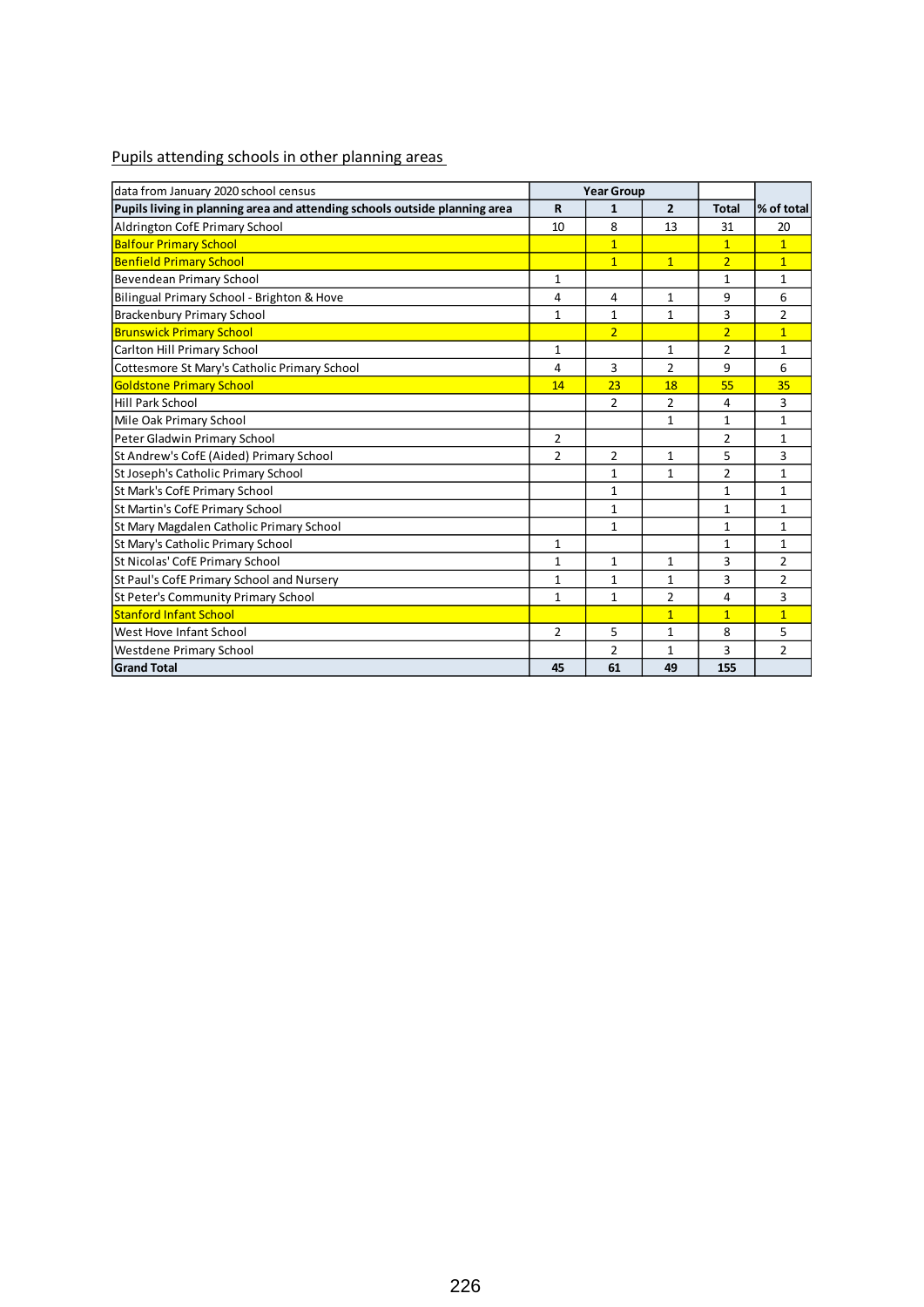# **4) Central City**

# School(s) under consideration:

- Stanford Infants
- Downs Infants
- Balfour Primary

# KS1 Pupil Distribution



| Pupils living outside the planning area attending schools within the area | R   |     | 2   | <b>Total</b> | % of total |
|---------------------------------------------------------------------------|-----|-----|-----|--------------|------------|
| <b>Balfour Primary School</b>                                             | 10  | 11  | 12  | 33           |            |
| Downs Infant School                                                       | 26  | 21  | 29  | 76           | 16         |
| Hertford Infant and Nursery School                                        | 13  | 4   | 9   | 26           | 6          |
| Middle Street Primary School                                              | 13  | 9   | 10  | 32           |            |
| St Bartholomew's CofE Primary School                                      | 10  | 3   | 9   | 22           |            |
| St Bernadette's Catholic Primary School                                   | 9   | 9   | 14  | 32           |            |
| St Joseph's Catholic Primary School                                       | 8   | 6   | 11  | 25           |            |
| St Mary Magdalen Catholic Primary School                                  | 9   | 15  | 16  | 40           | 9          |
| St Paul's CofE Primary School and Nursery                                 | 6   | 10  | 9   | 25           | 5          |
| <b>Stanford Infant School</b>                                             | 21  | 25  | 17  | 63           | 14         |
| Westdene Primary School                                                   | 27  | 27  | 33  | 87           | 19         |
| <b>Grand Total</b>                                                        | 152 | 140 | 169 | 461          |            |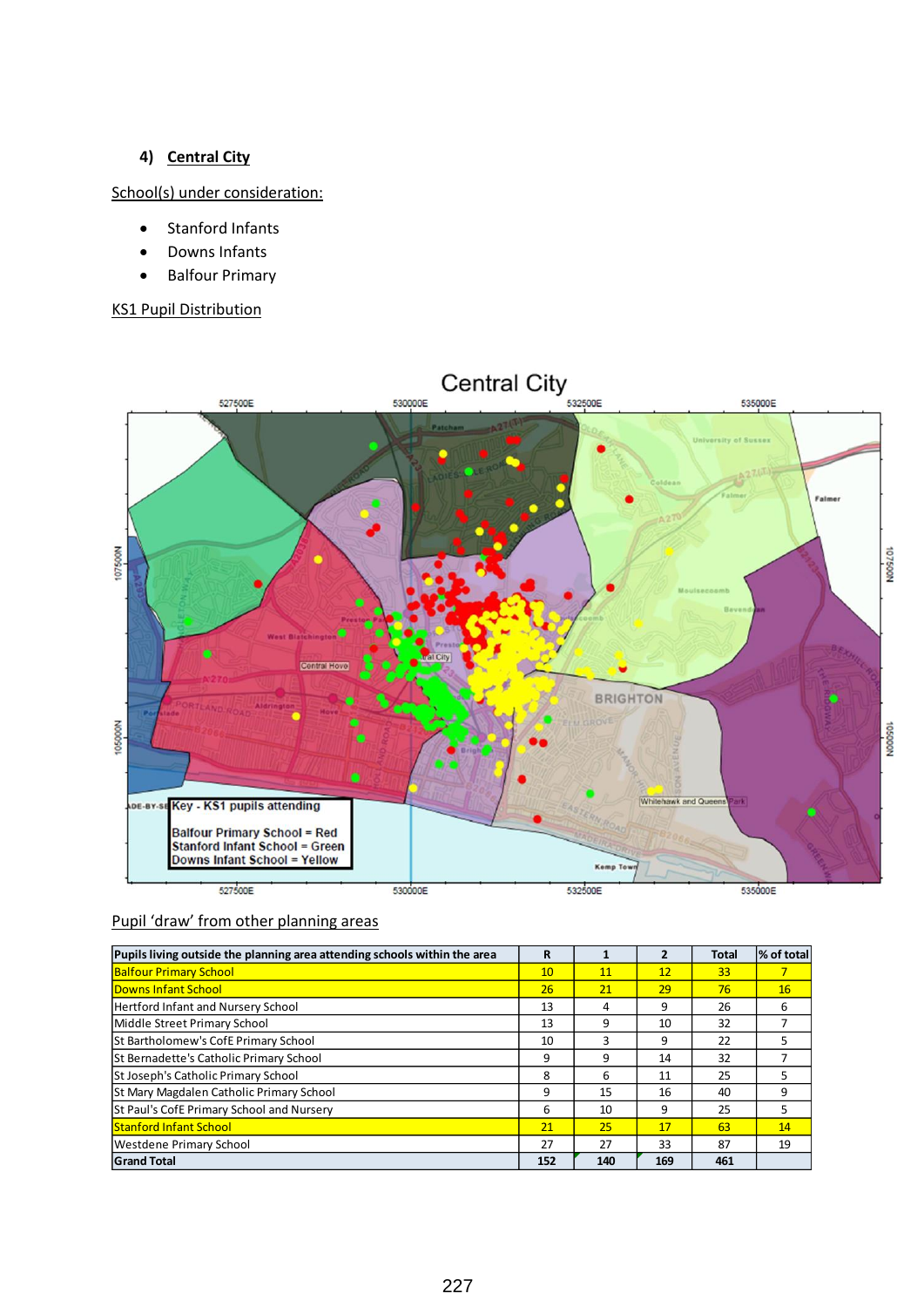| data from January 2020 school census                                       |                | <b>Year Group</b> |                | <b>Total</b>   |                |
|----------------------------------------------------------------------------|----------------|-------------------|----------------|----------------|----------------|
| Pupils living in planning area and attending schools outside planning area | $\mathbf R$    | $\mathbf{1}$      | $\overline{2}$ |                | % of total     |
| Bevendean Primary School                                                   | 2              | 2                 | 3              | $\overline{7}$ | 2              |
| Bilingual Primary School - Brighton & Hove                                 | 5              | $\overline{7}$    | 6              | 18             | 4              |
| <b>Brunswick Primary School</b>                                            | 17             | 18                | 18             | 53             | 12             |
| Carden Nursery and Primary School                                          | $\mathbf{1}$   | $\mathbf{1}$      | $\overline{2}$ | 4              | $\mathbf{1}$   |
| Carlton Hill Primary School                                                | 1              | 3                 | 1              | 5              | 1              |
| Coombe Road Primary School                                                 |                | $\mathbf{1}$      | $\mathbf{1}$   | $\overline{2}$ | $\Omega$       |
| Cottesmore St Mary's Catholic Primary School                               | 6              | 9                 | 11             | 26             | 6              |
| Downs View Special School                                                  | $\mathbf{1}$   | 4                 |                | 5              | $\mathbf{1}$   |
| Elm Grove Primary School                                                   | 3              | 1                 | 3              | $\overline{7}$ | $\overline{2}$ |
| <b>Fairlight Primary School</b>                                            | 3              | 4                 | 5              | 12             | 3              |
| Hangleton Primary School                                                   | 1              | 1                 |                | $\overline{2}$ | $\Omega$       |
| <b>Hill Park School</b>                                                    | $\mathbf{1}$   | $\mathbf{1}$      |                | $\overline{2}$ | $\Omega$       |
| Middle Street Primary School                                               | 15             | 17                | 19             | 51             | 12             |
| <b>Moulsecoomb Primary School</b>                                          |                |                   | $\overline{1}$ | $\mathbf{1}$   | $\overline{0}$ |
| Our Lady of Lourdes RC School                                              |                |                   | 1              | 1              | 0              |
| Patcham Infant School                                                      | 4              | $\mathbf{1}$      | 1              | 6              | $\mathbf{1}$   |
| Queen's Park Primary School                                                | $\mathbf{1}$   | $\mathbf{1}$      | $\overline{2}$ | 4              | $\mathbf{1}$   |
| Rudyard Kipling Primary School & Nursery                                   |                |                   | $\mathbf{1}$   | $\mathbf{1}$   | $\Omega$       |
| St Andrew's CofE (Aided) Primary School                                    |                |                   | $\overline{2}$ | $\overline{2}$ | $\Omega$       |
| St Luke's Primary School                                                   | $\mathbf{1}$   |                   | $\mathbf{1}$   | $\overline{2}$ | $\Omega$       |
| St Martin's CofE Primary School                                            | $\mathbf{1}$   | $\overline{2}$    | $\mathbf{1}$   | 4              | $\mathbf{1}$   |
| <b>Stanford Infant School</b>                                              | 68             | 64                | 69             | 201            | 47             |
| <b>West Blatchington Primary and Nursery School</b>                        |                | $\overline{1}$    | $\overline{2}$ | $\overline{3}$ | $\overline{1}$ |
| West Hove Infant School                                                    | $\overline{2}$ | 4                 | $\overline{2}$ | 8              | $\overline{2}$ |
| <b>Grand Total</b>                                                         | 133            | 142               | 152            | 427            |                |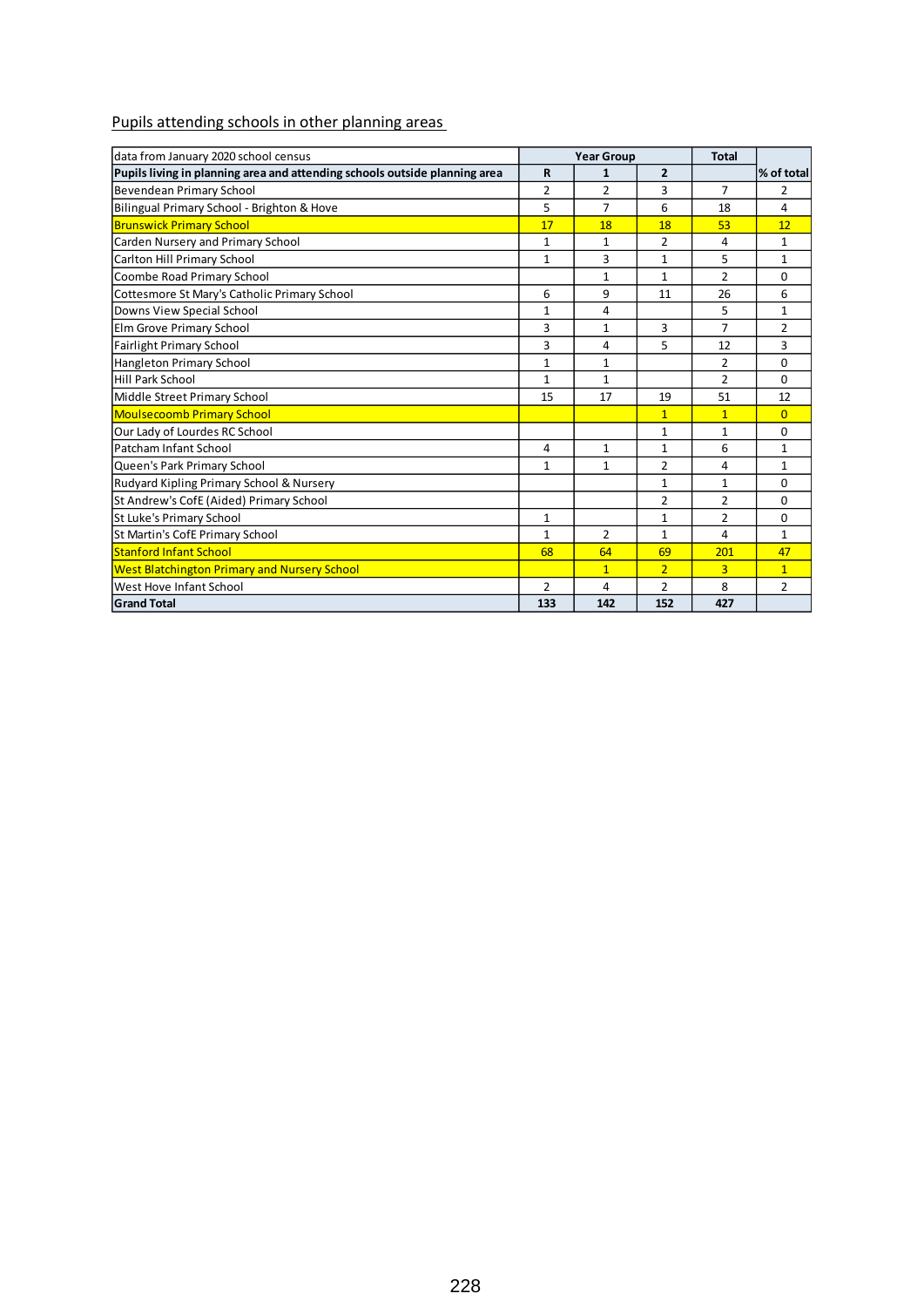# **5) City North**

School(s) under consideration:

• Moulsecoomb

KS1 Pupil Distribution



| Pupils living outside the planning area attending schools within the area |                |    |    | <b>Total</b> | % of total |
|---------------------------------------------------------------------------|----------------|----|----|--------------|------------|
| Bevendean Primary School                                                  | 6              |    |    | 22           | 35         |
| Coldean Primary School                                                    | 4              |    |    | 15           | 24         |
| Coombe Road Primary School                                                |                |    |    | 13           | 21         |
| <b>Moulsecoomb Primary School</b>                                         | $\overline{4}$ |    |    | 12           | 19         |
| <b>Grand Total</b>                                                        | 19             | 26 | 17 | 62           |            |